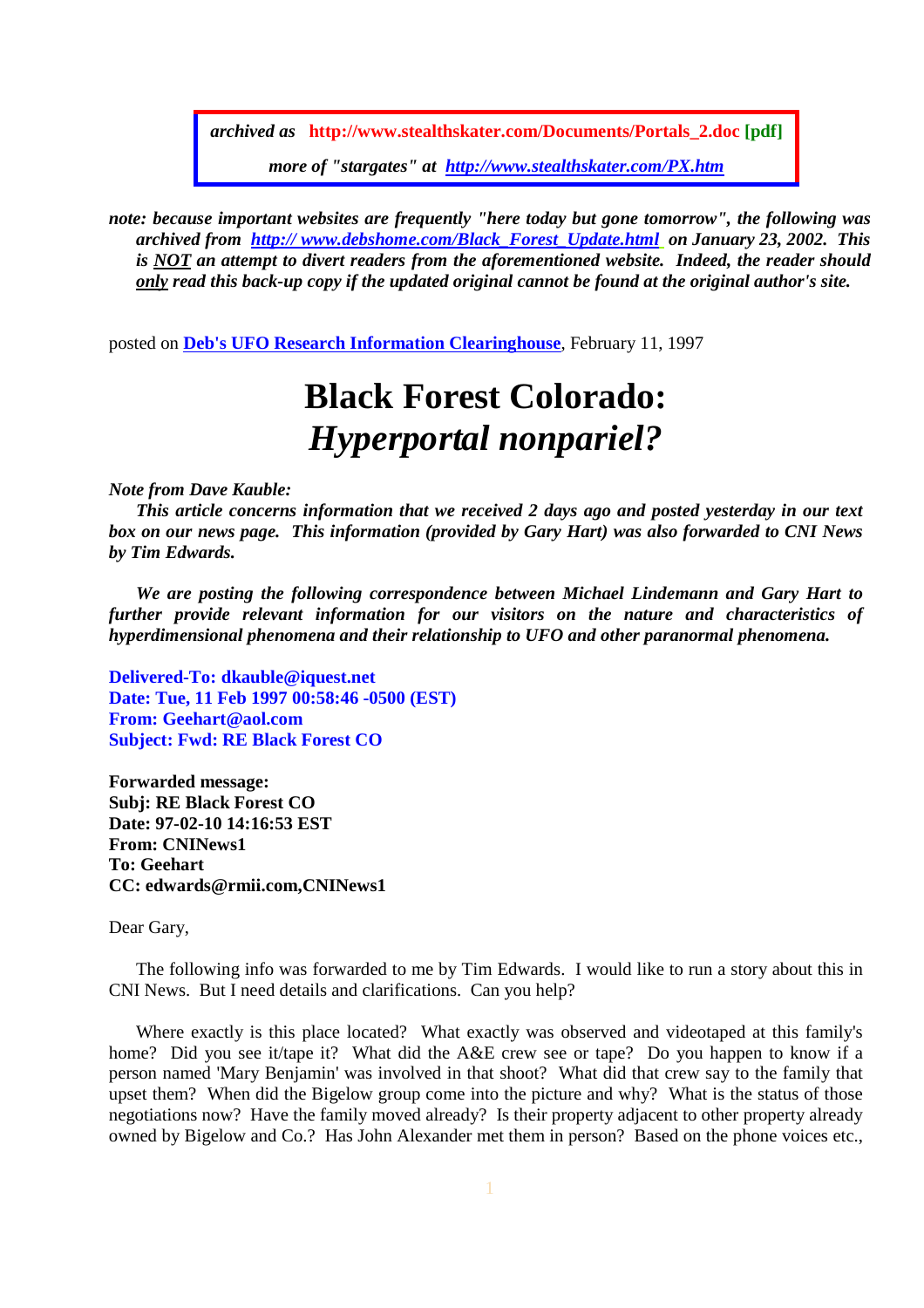do they think Alexander/Bigelow et. Al. are somehow involved in the abductions and other anomalies they are experiencing? What do you mean by "anomaly area that encompasses one corner of a house"?

Thanks for any help on this.

Best regards, Michael Lindemann Editor, CNI News

---- forwarded info from Gary Hart -----

*[this is the text from Gary's original letter to Deb's UFO Research Information Clearinghouse which Michael Lindemann from CNI News is referring to]* 

 $\geq$ 

>You all should know that the family living in the anomaly area that encompasses one corner of a house in Black Forest, Colorado is presently negotiating with Robert Bigelow on a buyout of their property. *The Unexplained* A&E show episode recently that was filmed there will be aired sometime within the first 2 weeks of May. Reportedly, "they got a lot on tape -- activity was high".  $>$ 

>The show crew made some sort statement that drove the family to tears. And their response has now been to close the area to study and move out. The family is through being ridiculed for seeing what I got on video tape during my recent visit! The family is being followed. There have been attempted abductions of their kids and break-ins to their house. The man hears voices coming through his electronic devices (phones, TV, radios) and in his head saying relentlessly *"if you try to figure this out, we will kill you".* This is the second case that I know of where this has occurred.  $\rightarrow$ 

>The father downloaded a reported 300 pages of information on both Bigelow and Col. John Alexander from the Internet before starting the negotiations. The strange voices he hears seem to be a number of different people -- one of which he has now identified as Col. John Alexander!

## *[The following is Gary's response to CNI's inquiry on the Black Forest incidents:]*

Delivered-To: dkauble@iquest.net Date: Tue, 11 Feb 1997 00:59:48 -0500 (EST) From: Geehart@aol.com To: CNINews1@aol.com

## Mike,

Call me some evening at (phone number) for the best info. Otherwise, I do not wish to reveal the location at the family's request. Videotaped apparitions, dots/globes, fuzz balls, globs of light. Still pictures of globes, globs, apparitions, time/space twists and shifts. Best place to study all this phenomena yet. It is on the verge of being lost forever. My new techniques allow real-time view of this phenomena for measurement purposes. You see the phenomena occur and video while instruments are placed in the field of view.

How much better do you want?

Techniques -- once seen to work -- can be applied elsewhere as I am attempting to do. It will lead to a real breakthrough in how we observe the phenomena! I know what types of *hyperdimensional*